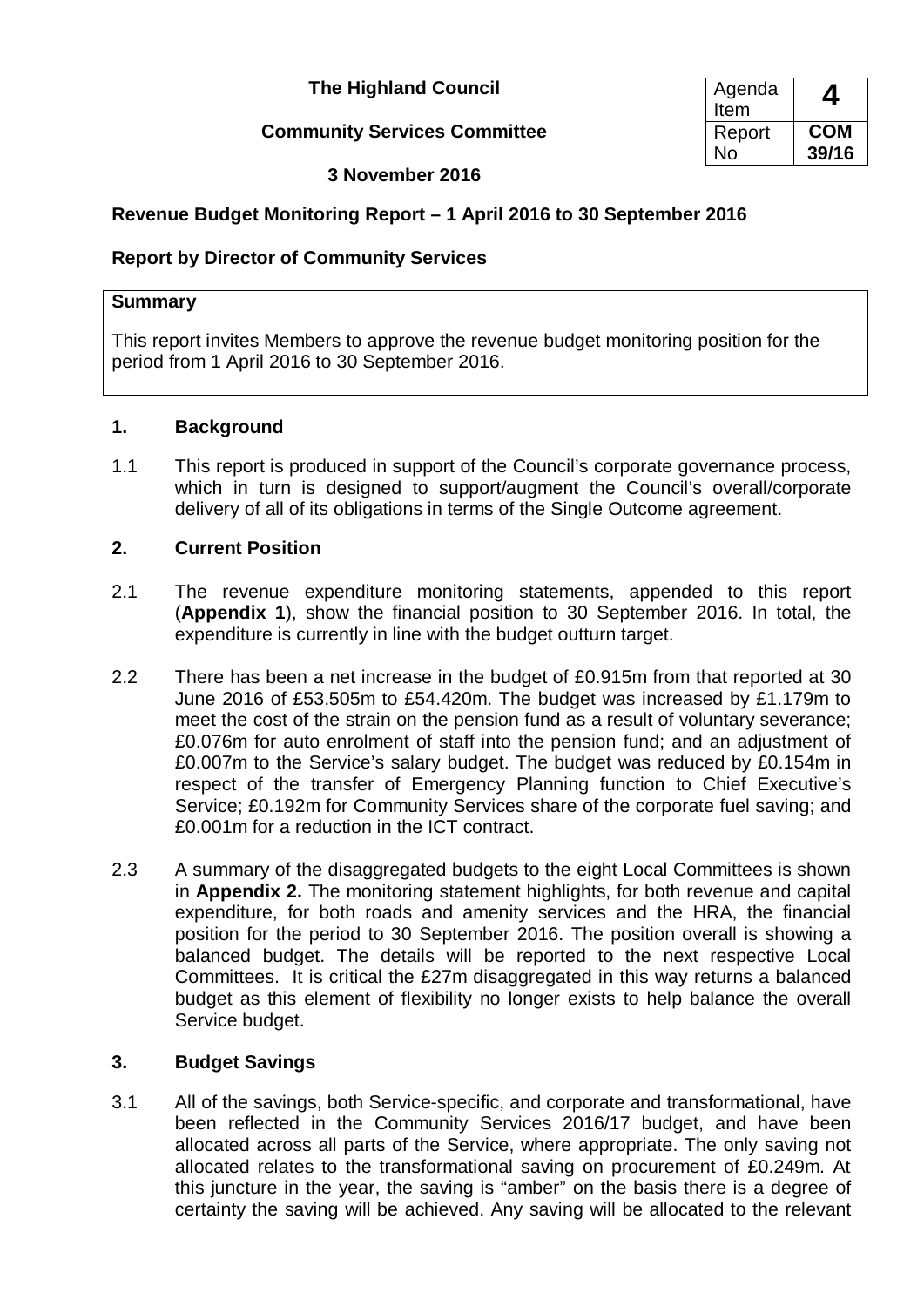budget code as it materialises throughout the year.

- 3.2 An updated Red/Amber/Green (RAG) analysis of Service-specific agreed budget savings for the current financial year is set out on **Appendix 3**. This statement reflects the position for the second quarter of the financial year.
- 3.3 **Appendix 4** sets out the corporate and transformational savings for the current financial year, and reflects the position for the second quarter of the financial year. The RAG status is based on achieving the saving based on the proposal i.e. fuel procurement aligned to saving on the amount of fuel consumption directly linked to a reduction in the fuel budgets. The savings marked "red" totalling £0.330m, will not be achieved in the way they were originally intended. All fuel budgets across the Service have been allocated a share of this sum to allow the monetary value of the saving to be met.

# **4. Year-End Projection**

- 4.1 The year to date actual figures represents the transactions for the six months ended 30 September 2016, and is generally in line with management expectations. The Service continues to work hard to deliver a balanced budget but this represents a significant challenge.
- 4.2 Members will note that, based on the financial performance to date and the actions already taken, it is predicted that at the end of the financial year the budget as a whole will be balanced.

### **5. Major Issues and Variances**

- 5.1 Currently there is one major overspend relating to street lighting electricity costs. The reason for the overspend is linked to the capital investment for sodium lantern replacement with LED lanterns. Officers have reviewed the profile for the deliverability of the saving, however given the nature of the roll-out of the programme, the savings are expected in later years i.e. years 3 and 4. Consequently there is a cumulative pressure of £0.305m for the current financial year. Any increase in the unit cost of electricity will impact on any saving achievable. Street Lighting is currently the subject of a Review as part of the Council's Redesign process
- 5.2 Staff vacancies totalling £0.250m across the Service are reducing the impact of the lighting overspend.
- 5.3 At present no further expenditure is committed against the flood alleviation budget, however if there are any weather events that warrant expenditure from this budget line then the anticipated underspend will be reduced accordingly.
- 5.4 As in previous years, at this point of the financial year, and as in previous years, both winter maintenance and roads maintenance budgets are assumed to be fully spent by the year end.

#### **6. Actions Proposed**

6.1 Managers will review their respective parts of the Service to identify where costs can be reduced without affecting service delivery, with a view to managing overspends, or approved savings measures that may not be fully achieved.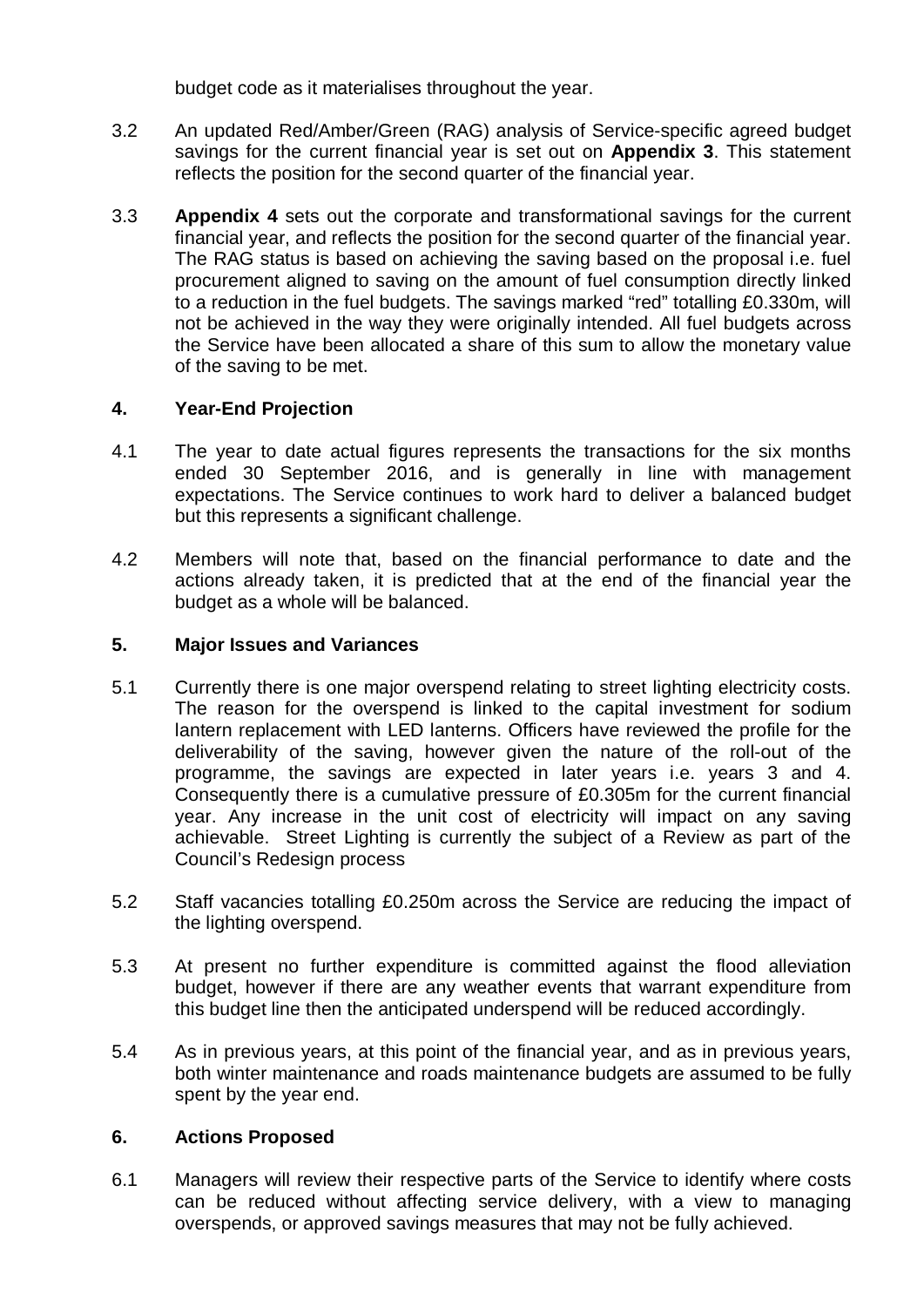6.2 Budgets will be closely managed and any underspends will be used to offset overspends and pressures within the overall Community Services budget.

#### **7. Housing Revenue Account**

- 7.1 The overspend on the homelessness budget is due to the amount of void repairs.
- 7.2 House rents are not expected to achieve their income targets. The shortfall is due to the number of new builds and one bedroom builds not achieving the assumption built into the rent model.
- 7.3 Rent from both shops and garages are expected to exceed their targets.
- 7.4 Legal fees recovery and insurance claims are the predominant reason for other income exceeding its target.
- 7.5 At this stage of the year no further major variations are predicted against the main budget headings.

#### **8. Implications**

- 8.1 Resource implications are discussed in the report.
- 8.2 Risk implications to the budget position, and budget assumptions, will be kept under regular review and any risks identified reported to future Committees.
- 8.3 There are no legal, equality, climate change/carbon clever, Gaelic or rural implications arising as a direct result of this report.

#### **Recommendations**

Members are invited to approve the report and the attached monitoring statements which show the revenue position for the period 1 April 2016 to 30 September 2016 (including the £27m that is disaggregated), and the actions which have been put in place to manage the budget over the remainder of the financial year.

| Designation:              | <b>Director of Community Services</b>                                              |
|---------------------------|------------------------------------------------------------------------------------|
| Date:                     | 20 October 2016                                                                    |
| Author:                   | Mike Mitchell, Service Finance Manager                                             |
| <b>Background Papers:</b> | Monitoring Statements 30/09/16 and the Highland<br><b>Council Financial Ledger</b> |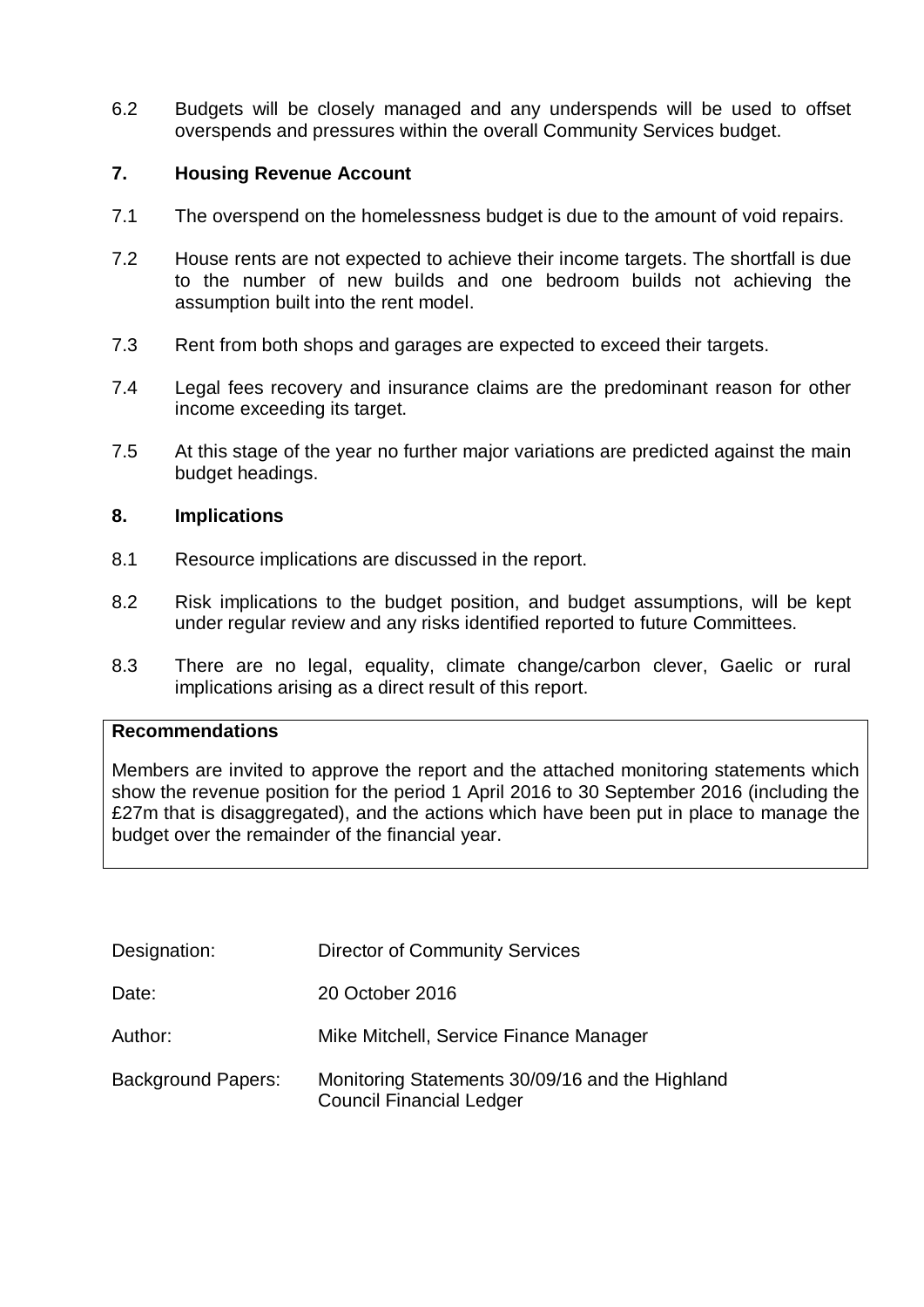| <b>COMMUNITY SERVICES</b>                                                                                                                      |                                                                      |                                 |                                                                                     |                                                                                                                                                 |  |  |
|------------------------------------------------------------------------------------------------------------------------------------------------|----------------------------------------------------------------------|---------------------------------|-------------------------------------------------------------------------------------|-------------------------------------------------------------------------------------------------------------------------------------------------|--|--|
|                                                                                                                                                | <b>Revenue Expenditure Monitoring Statement</b>                      |                                 |                                                                                     |                                                                                                                                                 |  |  |
|                                                                                                                                                |                                                                      |                                 |                                                                                     |                                                                                                                                                 |  |  |
| 1 April 2016 to 30 September 2016                                                                                                              |                                                                      |                                 |                                                                                     | <b>Service Summary</b>                                                                                                                          |  |  |
|                                                                                                                                                | £000<br>Actual                                                       |                                 | £000<br>Annual                                                                      | £000<br>£000<br>Year End<br>Year End                                                                                                            |  |  |
|                                                                                                                                                | Year To Date                                                         |                                 | <b>Budget</b>                                                                       | Estimate<br>Variance                                                                                                                            |  |  |
| <b>BY ACTIVITY</b>                                                                                                                             |                                                                      |                                 |                                                                                     |                                                                                                                                                 |  |  |
| Roads and Transport<br><b>Environmental and Amenity Services</b><br>Non-Housing Revenue Account<br><b>Trading Operations</b><br>Administration | 10,920<br>13,338<br>2,281<br>(1,702)<br>2,749                        | 2.1<br>2.2<br>2.3<br>2.4<br>2.5 | 20,000<br>29,015<br>3,359<br>(1,652)<br>3,698                                       | 20,043<br>43<br>28,984<br>(31)<br>3,359<br>0<br>(1,652)<br>$\pmb{0}$<br>3,686<br>(12)                                                           |  |  |
| <b>SERVICE TOTAL</b>                                                                                                                           | 27,586                                                               |                                 | 54,420                                                                              | 54,420<br>$\overline{\mathbf{0}}$                                                                                                               |  |  |
| <b>BY SUBJECTIVE</b>                                                                                                                           |                                                                      |                                 |                                                                                     |                                                                                                                                                 |  |  |
| <b>Staff Costs</b><br><b>Other Costs</b><br><b>Gross Expenditure</b><br>Grants<br>Other Income<br><b>Total Income</b>                          | 27,026<br>33,755<br>60,781<br>(164)<br>(33,031)<br>(33, 195)         |                                 | 61,992<br>83,020<br>145,012<br>(166)<br>(90, 426)<br>(90, 592)                      | 61,742<br>(250)<br>204<br>83,224<br>144,966<br>(46)<br>(166)<br>0<br>(90, 380)<br>46<br>(90, 546)<br>46                                         |  |  |
|                                                                                                                                                | 27,586                                                               |                                 | 54,420                                                                              | 54,420<br>$\mathbf{0}$                                                                                                                          |  |  |
| <b>BY ACTIVITY</b>                                                                                                                             |                                                                      |                                 |                                                                                     |                                                                                                                                                 |  |  |
| <b>Housing Revenue Account</b>                                                                                                                 | (13, 463)                                                            | 2.6                             | $\overline{\mathbf{0}}$                                                             | 0<br>$\overline{\phantom{0}}$                                                                                                                   |  |  |
| <b>BY SUBJECTIVE</b>                                                                                                                           |                                                                      |                                 |                                                                                     |                                                                                                                                                 |  |  |
| <b>Staff Costs</b><br><b>Other Costs</b><br><b>Gross Expenditure</b><br>Grants<br>Other Income<br><b>Total Income</b>                          | 2,129<br>8,966<br>11,095<br>0<br>(24, 558)<br>(24, 558)<br>(13, 463) |                                 | 4,806<br>46,013<br>50,819<br>0<br>(50, 819)<br>(50, 819)<br>$\overline{\mathbf{o}}$ | 4,771<br>(35)<br>46,139<br>126<br>50,910<br>91<br>0<br>0<br>(50, 910)<br>(91)<br>(50, 910)<br>(91)<br>$\overline{\mathbf{0}}$<br>$\overline{0}$ |  |  |

|  | % of Budget Spent |  |  |
|--|-------------------|--|--|
|  | This Year         |  |  |

| This Year | 51% |
|-----------|-----|
| Last Year | 52% |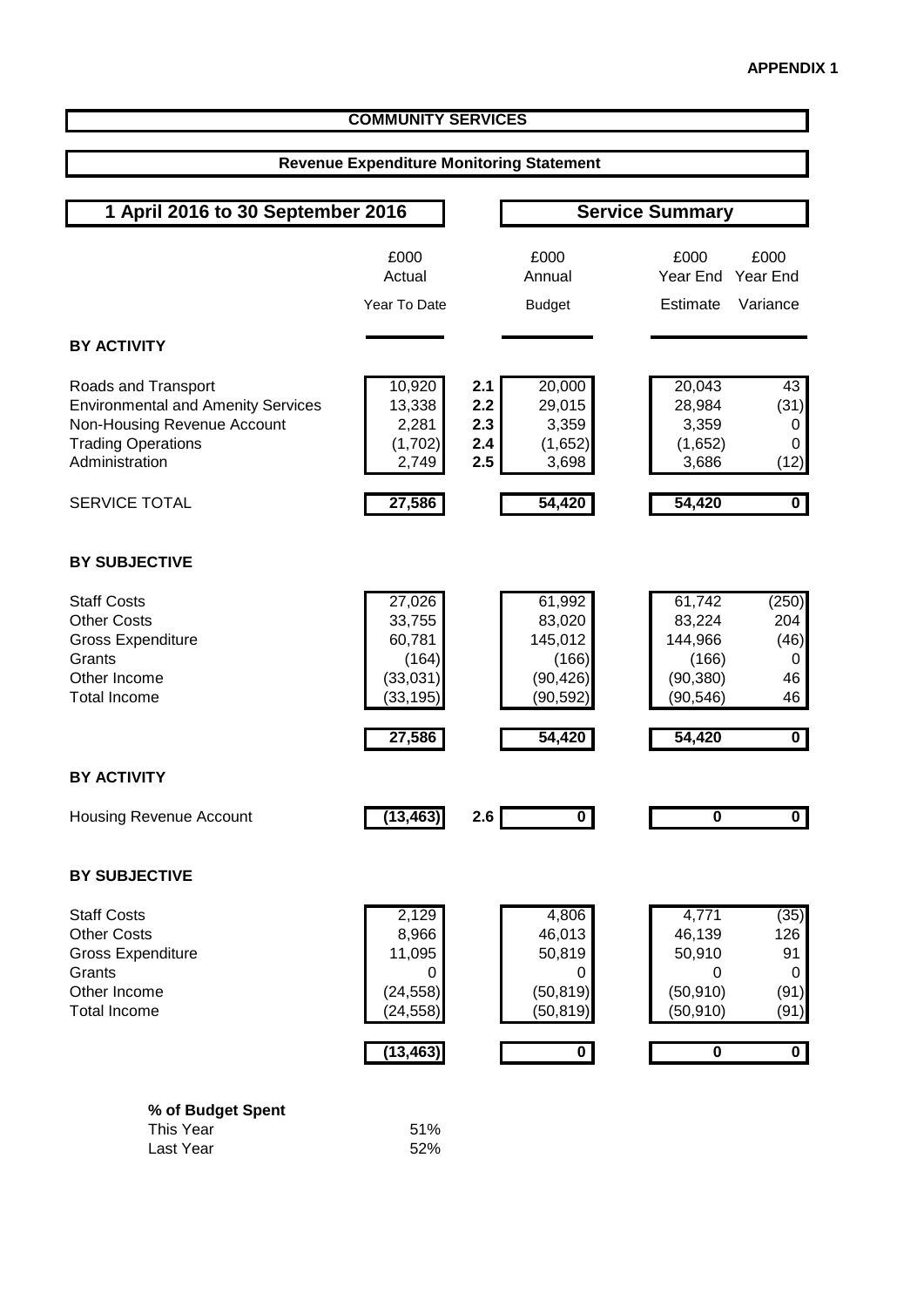#### **COMMUNITY SERVICES**

#### **Revenue Expenditure Monitoring Statement**

# **1 April 2016 to 30 September 2016**

#### **Financial Detail**

|                                           | £000          | £000          | £000            | £000                    |
|-------------------------------------------|---------------|---------------|-----------------|-------------------------|
|                                           | <b>Actual</b> | Annual        | <b>Year End</b> | <b>Year End</b>         |
|                                           | <b>YTD</b>    | <b>Budget</b> | <b>Estimate</b> | Variance                |
| 2.1 Roads and Transport                   |               |               |                 |                         |
| <b>Winter Maintenance</b>                 | 89            | 4,982         | 4,982           | 0                       |
| Roads Maintenance                         | 2,936         | 6,748         | 6,748           | 0                       |
| <b>Engineering Services</b>               | 524           | 1,346         | 1,299           | (47)                    |
| <b>Community Works Services</b>           | 674           | 1,463         | 1,388           | (75)                    |
| <b>Flood Alleviation</b>                  | 22            | 157           | 57              | (100)                   |
| <b>Lighting Services</b>                  | 775           | 3,378         | 3,683           | 305                     |
| <b>Integrated Transport Services</b>      | 290           | 657           | 634             | (23)                    |
| Subsidies and Concessionary Fares         | 3,002         | 3,412         | 3,412           | 0                       |
| <b>Car Parks</b>                          | (197)         | (1, 301)      | (1, 301)        | 0                       |
| Roads and Community Works Trading Account | 2,805         | (842)         | (859)           | (17)                    |
|                                           | 10,920        | 20,000        | 20,043          | 43                      |
| 2.2 Environmental and Amenity Services    |               |               |                 |                         |
| <b>Refuse Collection</b>                  | (224)         | 3,458         | 3,458           | 0                       |
| Waste Disposal                            | 4,526         | 13,035        | 13,035          | $\pmb{0}$               |
| Recycling                                 | 3,503         | 10,523        | 10,523          | 0                       |
| <b>Street Cleaning</b>                    | 1,001         | 3,029         | 3,029           | $\mathbf 0$             |
| <b>Public Conveniences</b>                | 525           | 986           | 981             | (5)                     |
| <b>Burials and Cremations</b>             | (305)         | (625)         | (563)           | 62                      |
| Grounds Maintenance                       | 1,660         | 1,985         | 1,955           | (30)                    |
| <b>Environmental Health</b>               | 1,169         | 2,054         | 2,016           | (38)                    |
| Waste Management Trading Account          | 1,483         | (5, 430)      | (5, 450)        | (20)                    |
|                                           | 13,338        | 29,015        | 28,984          | (31)                    |
| 2.3 Non-Housing Revenue Account           |               |               |                 |                         |
| Homelessness                              | 1,343         | 1,467         | 1,467           | 0                       |
| <b>Supporting People</b>                  | 827           | 1,764         | 1,764           | 0                       |
| Anti Social Behaviour                     | 130           | 164           | 164             | $\pmb{0}$               |
| <b>Gypsy Traveller Sites</b>              | (19)          | (36)          | (36)            | 0                       |
|                                           | 2,281         | 3,359         | 3,359           | $\overline{\mathbf{0}}$ |
| <b>2.4 Trading Operations</b>             |               |               |                 |                         |
| <b>Harbours and Ferries</b>               | (1,702)       | (1,652)       | (1,652)         | 0                       |
|                                           | (1, 702)      | (1,652)       | (1,652)         | $\overline{\mathbf{0}}$ |
| 2.5 Administration                        |               |               |                 |                         |
| Management Overheads                      | 1,797         | 2,060         | 2,060           | 0                       |
| Stores and Depots                         | 1,171         | 1,972         | 1,960           | (12)                    |
| Vehicle Maintenance Trading Account       | (219)         | (334)         | (334)           | 0                       |
|                                           | 2,749         | 3,698         | 3,686           | (12)                    |
|                                           |               |               |                 |                         |
| <b>SERVICE TOTAL</b>                      | 27,586        | 54,420        | 54,420          | $\overline{\mathbf{0}}$ |
|                                           |               |               |                 |                         |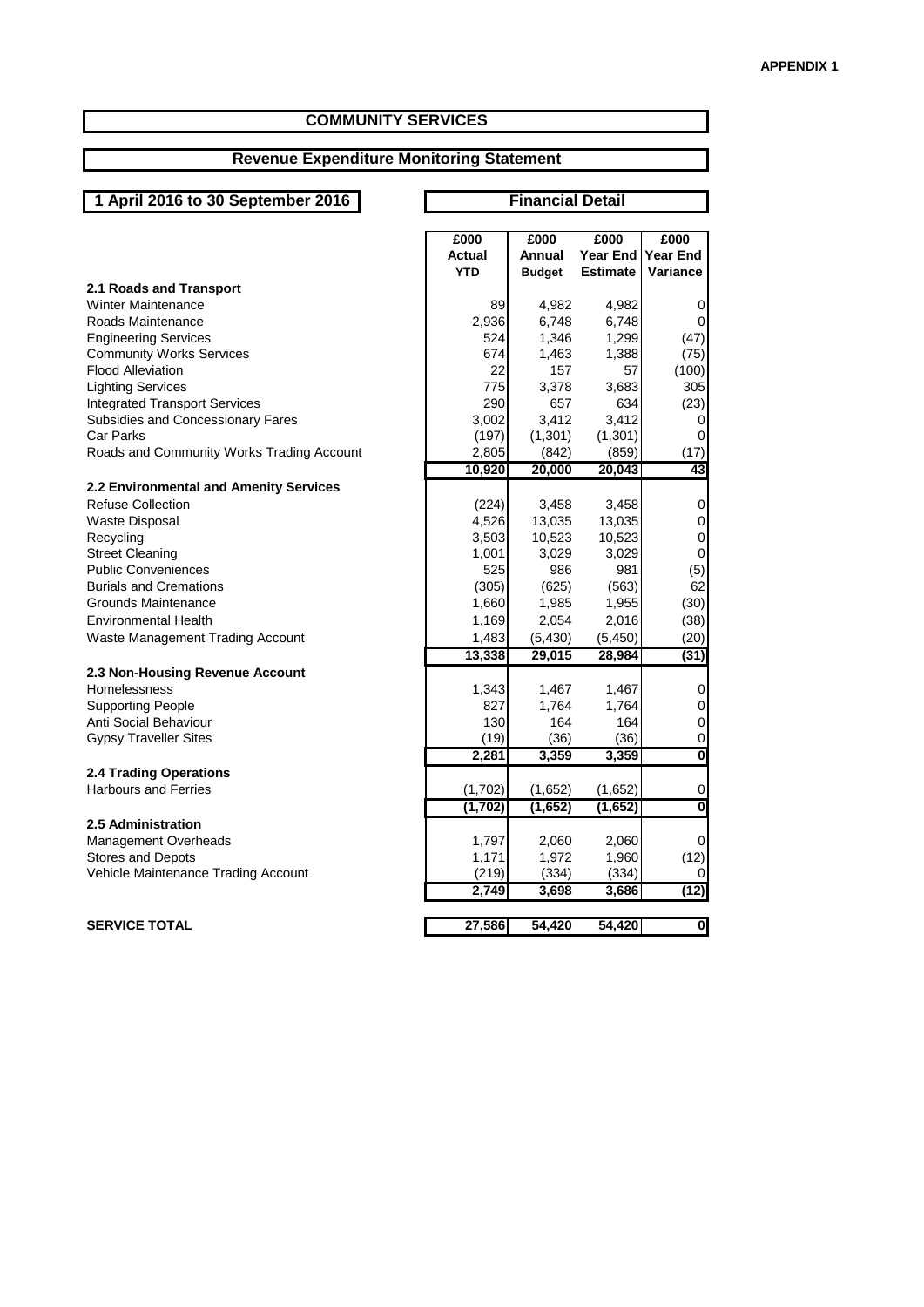#### **COMMUNITY SERVICES**

#### **Revenue Expenditure Monitoring Statement**

# **1 April 2016 to 30 September 2016 Financial Detail**

|                                     | £000       | £000          | £000            | £000            |
|-------------------------------------|------------|---------------|-----------------|-----------------|
|                                     | Actual     | Annual        | Year End        | <b>Year End</b> |
|                                     | <b>YTD</b> | <b>Budget</b> | <b>Estimate</b> | Variance        |
|                                     |            |               |                 |                 |
| 2.6 Housing Revenue Account         |            |               |                 |                 |
| <b>Expenditure:-</b>                |            |               |                 |                 |
| Supervision and Management          | 2,573      | 6,021         | 6,021           | 0               |
| <b>Tenant Participation</b>         | 88         | 210           | 194             | (16)            |
| <b>Sheltered Housing</b>            | 317        | 682           | 662             | (20)            |
| <b>Homelessness</b>                 | 243        | 476           | 628             | 152             |
| Repairs and Maintenance             | 7,450      | 15,730        | 15,654          | (76)            |
| House Rent Voids                    | 280        | 722           | 684             | (38)            |
| <b>Other Rent Voids</b>             | 143        | 278           | 302             | 24              |
| <b>Central Support</b>              | 0          | 3,610         | 3,610           | 0               |
| Loan Charges                        | O          | 20,300        | 20,300          | 0               |
| Capital Funded from Current Revenue | 0          | 2,790         | 2,855           | 65              |
| <b>Gross Expenditure</b>            | 11,094     | 50,819        | 50,910          | 91              |
| Income:-                            |            |               |                 |                 |
| <b>House Rents</b>                  | (23, 234)  | (48, 769)     | (48, 489)       | 280             |
| <b>Other Rents</b>                  | (864)      | (1,649)       | (1,822)         | (173)           |
| Other Income                        |            |               |                 |                 |
|                                     | (459)      | (356)         | (554)           | (198)           |
| Interest on Revenue Balances        | Ω          | (45)          | (45)            | 0               |
| <b>Gross Income</b>                 | (24, 557)  | (50, 819)     | (50, 910)       | (91)            |
|                                     |            |               |                 |                 |
| <b>HRA TOTAL</b>                    | (13,463)   | 0             | 0               | $\overline{0}$  |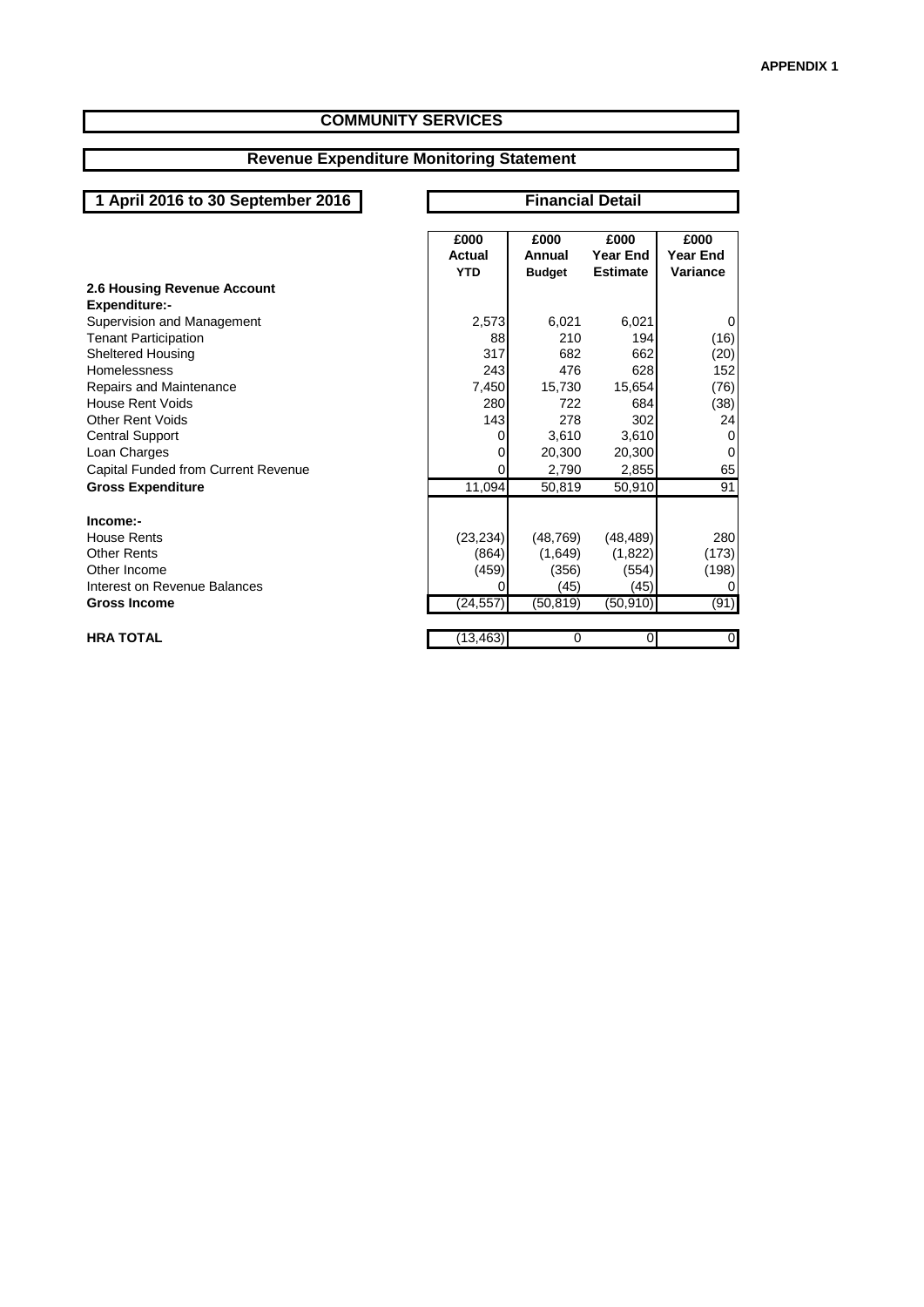### **COMMUNITY SERVICES - Summary DISAGGREGATED AREA BUDGETS 2016/17 REAL CASH BUDGETS ONLY Monitoring Statement for the period to 30 September 2016**

# **FUNCTION/ACTIVITY**

#### **Roads and Amenity Services**

|                       | <b>Total</b>  | <b>Actual</b> | <b>Budget</b> | <b>Estimated</b> | (Under)/ |
|-----------------------|---------------|---------------|---------------|------------------|----------|
| Area                  | <b>Budget</b> | 30/09/2016    | Left          | <b>Outturn</b>   | Over     |
|                       |               |               |               |                  | £        |
| Badenoch & Strathspey | 1,655,640     | 589,066       | 1,066,574     | 1,655,640        |          |
| Caithness             | 3,644,102     | 1,363,191     | 2,280,911     | 3,644,102        |          |
| Inverness             | 5,219,557     | 2,205,290     | 3,014,267     | 5,219,557        |          |
| Lochaber              | 2,725,100     | 1,360,370     | 1,364,730     | 2,725,100        |          |
| <b>Nairn</b>          | 1,039,960     | 460,997       | 578,963       | 1,039,960        |          |
| Ross & Cromarty       | 6,672,030     | 2,101,255     | 4,570,775     | 6,672,030        |          |
| Skye                  | 2,393,700     | 979,362       | 1,414,338     | 2,393,700        |          |
| Sutherland            | 3,776,200     | 1,520,224     | 2,255,976     | 3,776,200        |          |
|                       |               |               |               |                  |          |
| <b>Total</b>          | 27,126,289    | 10,579,755    | 16,546,534    | 27,126,289       |          |

### **FUNCTION/ACTIVITY**

#### **Housing Revenue Account**

|                       | <b>Total</b>  | Actual     | <b>Budget</b> | <b>Estimated</b> | (Under) / |
|-----------------------|---------------|------------|---------------|------------------|-----------|
| Area                  | <b>Budget</b> | 30/09/2016 | Left          | <b>Outturn</b>   | Over      |
|                       |               |            | £             |                  | £         |
| Badenoch & Strathspey | 1,197,719     | 330,953    | 866,766       | 1,197,719        |           |
| <b>Caithness</b>      | 5,310,671     | 1,346,430  | 3,964,241     | 5,310,671        |           |
| <b>Inverness</b>      | 9,732,555     | 3,542,927  | 6,189,628     | 9,732,555        |           |
| Lochaber              | 2,980,395     | 1,240,103  | 1,740,292     | 2,980,395        |           |
| <b>Nairn</b>          | 1,593,427     | 337,834    | 1,255,593     | 1,593,427        |           |
| Ross & Cromarty       | 8,698,904     | 2,887,260  | 5,811,644     | 8,698,904        |           |
| Skye                  | 1,247,189     | 416,790    | 830,399       | 1,247,189        |           |
| Sutherland            | 2,443,091     | 795,880    | 1,647,211     | 2,443,091        |           |
|                       |               |            |               |                  |           |
| <b>Total</b>          | 33,203,951    | 10,898,177 | 22,305,774    | 33,203,951       |           |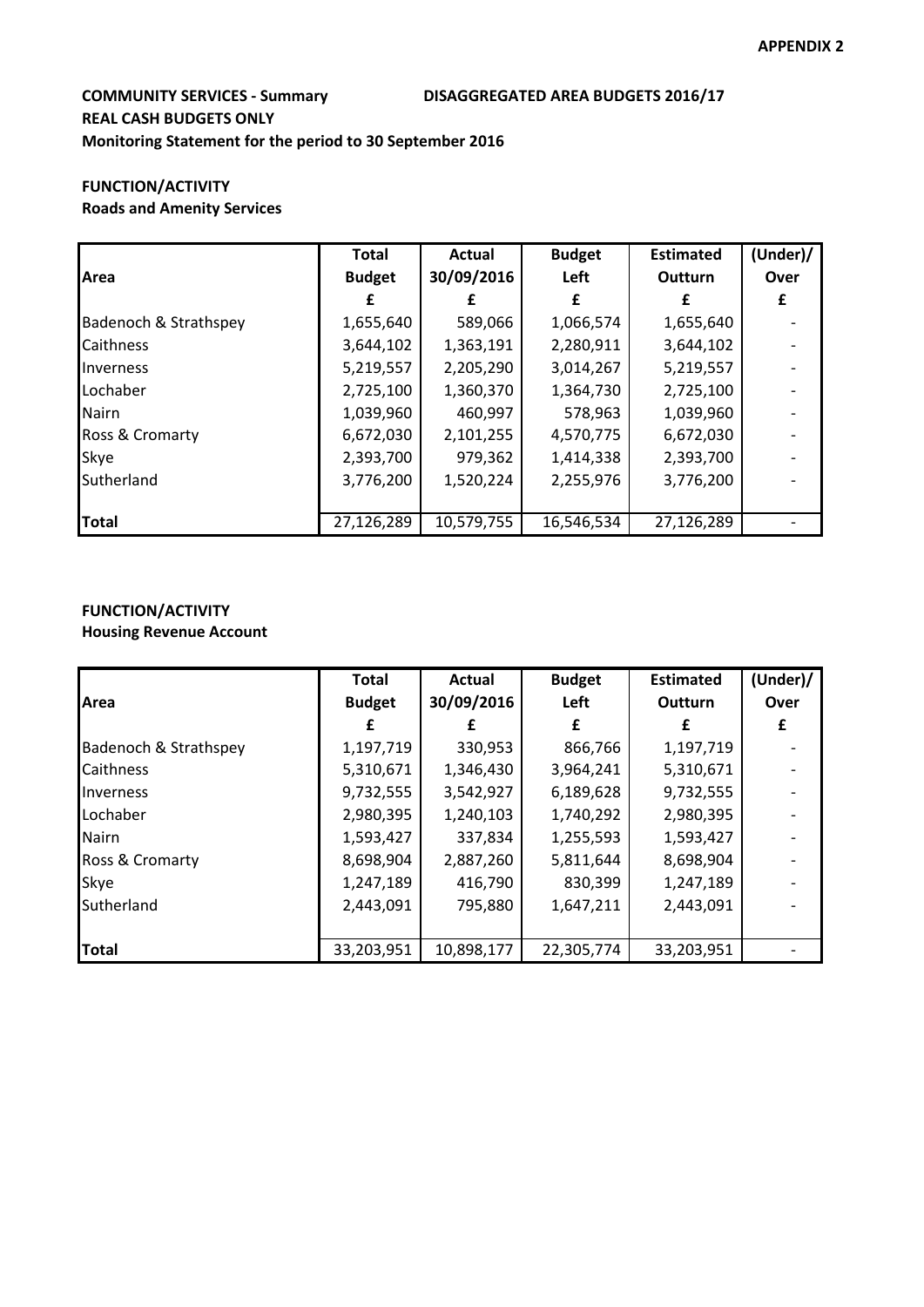|                        |                 |                               |                        |                                                                                                                                                                                | <b>Savings</b> |                                                                |                                                                                                                      |
|------------------------|-----------------|-------------------------------|------------------------|--------------------------------------------------------------------------------------------------------------------------------------------------------------------------------|----------------|----------------------------------------------------------------|----------------------------------------------------------------------------------------------------------------------|
| <b>Service</b>         | Saving<br>owner | <b>Activity Heading</b>       | <b>Saving category</b> | <b>Savings Proposal</b>                                                                                                                                                        | 2016/17<br>£m  | <b>Saving</b><br><b>RAYG</b><br>(enter<br>R, A, Y,<br>or $G$ ) | Projected saving-red<br>amber yellow                                                                                 |
| $\overline{\text{cs}}$ | WG              | <b>Car Parking</b>            | Income generation      | Weekend charging for the use of HQ car park                                                                                                                                    | 0.020          | $\mathsf{A}$                                                   | Assumed increase in<br>charges will achieve<br>their target, however<br>not guaranteed at this<br>point in the year. |
| $\overline{\text{cs}}$ | WG              | <b>Burials and Cremations</b> | Income generation      | Accelerate agreed increase (increase agreed<br>HC 18/12/14)                                                                                                                    | 0.633          | $\mathsf{A}$                                                   | Assumed increase in<br>charges will achieve<br>their target, however<br>not guaranteed at this<br>point in the year. |
| <b>TSP</b>             | <b>WG</b>       | <b>Transport Programme</b>    | Efficiencies           | Seeking contract variation opportunities for<br>school and public bus services provision; home-<br>to-school transport efficiencies; future services<br>provision re-tendering | 0.625          | $\mathsf{A}$                                                   | Several routes being<br>retendered and will be<br>reported to special CS<br>Committee on 7<br>December               |
| $\overline{\text{cs}}$ | WG              | Lighting                      | Efficiencies           | Street lighting - energy, LEDs, timings, spacings,<br>controls                                                                                                                 | 0.128          | $\mathsf{A}$                                                   | Seeking to deliver this<br>saving in a shorter<br>timeframe but risks with<br>staffing and delivery                  |
| <b>CS</b>              | <b>WG</b>       | <b>Burials and Cremations</b> | Income generation      | Increase interment charges by 10% pa for 4<br>years                                                                                                                            | 0.091          | $\mathsf{A}$                                                   | Assumed increase in<br>charges will achieve<br>their target, however<br>not guaranteed at this<br>point in the year. |
| $\overline{\text{cs}}$ | WG              | <b>Burials and Cremations</b> | Income generation      | Increase lair purchase charges by 12% in year 1<br>and 10% pa for the next 3 years                                                                                             | 0.087          | A                                                              | Assumed increase in<br>charges will achieve<br>their target, however                                                 |

their target, however not guaranteed at this point in the year.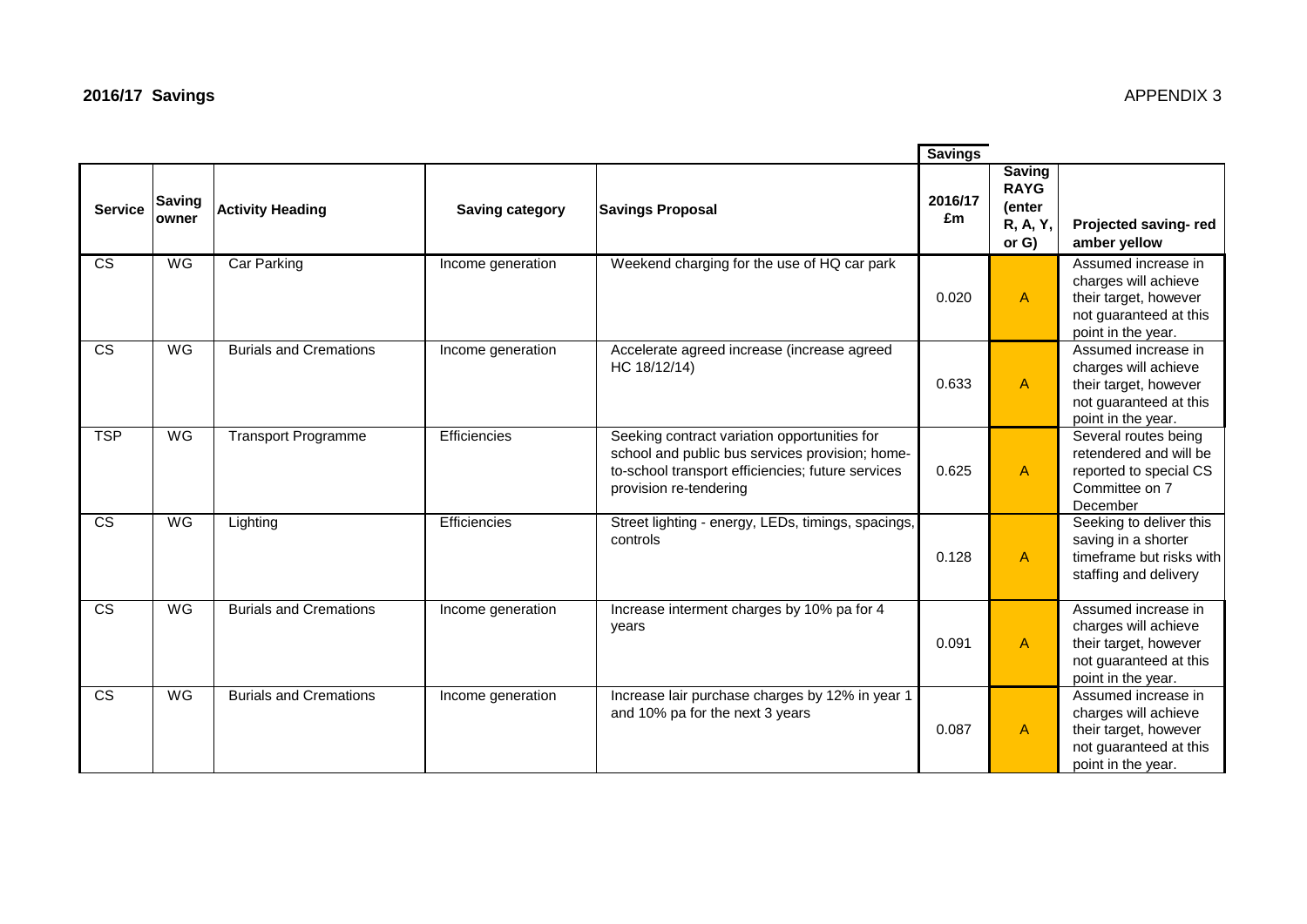|                             |                        |                                          |                                    |                                                                                                                                                                  | <b>Savings</b> |                                                                |                                                                                                                      |
|-----------------------------|------------------------|------------------------------------------|------------------------------------|------------------------------------------------------------------------------------------------------------------------------------------------------------------|----------------|----------------------------------------------------------------|----------------------------------------------------------------------------------------------------------------------|
| <b>Service</b>              | <b>Saving</b><br>owner | <b>Activity Heading</b>                  | <b>Saving category</b>             | <b>Savings Proposal</b>                                                                                                                                          | 2016/17<br>£m  | <b>Saving</b><br><b>RAYG</b><br>(enter<br>R, A, Y,<br>or $G$ ) | Projected saving-red<br>amber yellow                                                                                 |
| CS                          | WG                     | <b>Burials and Cremations</b>            | Income generation                  | Increase cremation charges by 10% pa for 4<br>years                                                                                                              | 0.064          | $\mathsf{A}$                                                   | Assumed increase in<br>charges will achieve<br>their target, however<br>not guaranteed at this<br>point in the year. |
| $\overline{\text{cs}}$      | WG                     | <b>Burials and Cremations</b>            | Income generation                  | Increase interment charges to equal cremation<br>charges in year 1 (+15%) and add 5% pa<br>thereafter.<br>This is additional to 7a.                              | 0.046          | $\mathsf{A}$                                                   | Assumed increase in<br>charges will achieve<br>their target, however<br>not guaranteed at this<br>point in the year. |
| <b>CS</b>                   | WG                     | Management and staffing<br>savings       | Management and<br>staffing savings | Review layers of management throughout<br>Service                                                                                                                | 0.300          | G                                                              |                                                                                                                      |
| $\overline{\text{cs}}$      | WG                     | <b>Public Conveniences</b>               | Service reviews                    | Review of provision of public conveniences                                                                                                                       | 0.250          | G                                                              |                                                                                                                      |
| $\overline{\text{cs}}$      | WG                     | Horticulture (growing and<br>planting)   | Cessation/reduction of<br>service  | Cease growing flowers and building/providing<br>floral decorations. Close Council nurseries;<br>Wick, Thurso and Inverness. Cease planting of<br>annual flowers. | 0.217          | G                                                              |                                                                                                                      |
| <b>TSP</b>                  | WG                     | <b>Fuel Procurement</b>                  | Efficiencies                       | Rationalise arrangements for fuel procurement                                                                                                                    | 0.210          | G                                                              |                                                                                                                      |
| $\overline{\text{cs}}$      | WG                     | <b>Waste Disposal</b>                    | Third parties                      | Negotiate to remove all funding from Social<br>Enterprises                                                                                                       | 0.200          | G                                                              |                                                                                                                      |
| $\overline{\text{cs}}$      | WG                     | Anti-Social Behaviour                    | Service reviews                    | Review of Anti-Social Behavious Services<br>including partial transfer to HRA                                                                                    | 0.162          | G                                                              |                                                                                                                      |
| <b>TSP</b>                  | WG                     | Reduction in Light Vehicles<br>and Plant | Efficiencies                       | 3 year programme to reduce the number of<br>items of light vehicles and plant utilised full-time<br>by the Council                                               | 0.150          | G                                                              |                                                                                                                      |
| $\overline{\text{cs}}$      | WG                     | <b>Contaminated Land</b>                 | Cessation/reduction of<br>service  | Reduction in Contaminated Land work                                                                                                                              | 0.089          | G                                                              |                                                                                                                      |
| $rac{\text{CS}}{\text{CS}}$ | WG                     | Standby                                  | Service reviews                    | Review of duty officer                                                                                                                                           | 0.087          | G                                                              |                                                                                                                      |
|                             | WG                     | Recycling                                | Service reviews                    | Review the hours of opening at recycling centres<br>during weekdays                                                                                              | 0.081          | $\mathsf{A}$                                                   | Negotiations with staff<br>and unions ongoing to<br>enable delivery                                                  |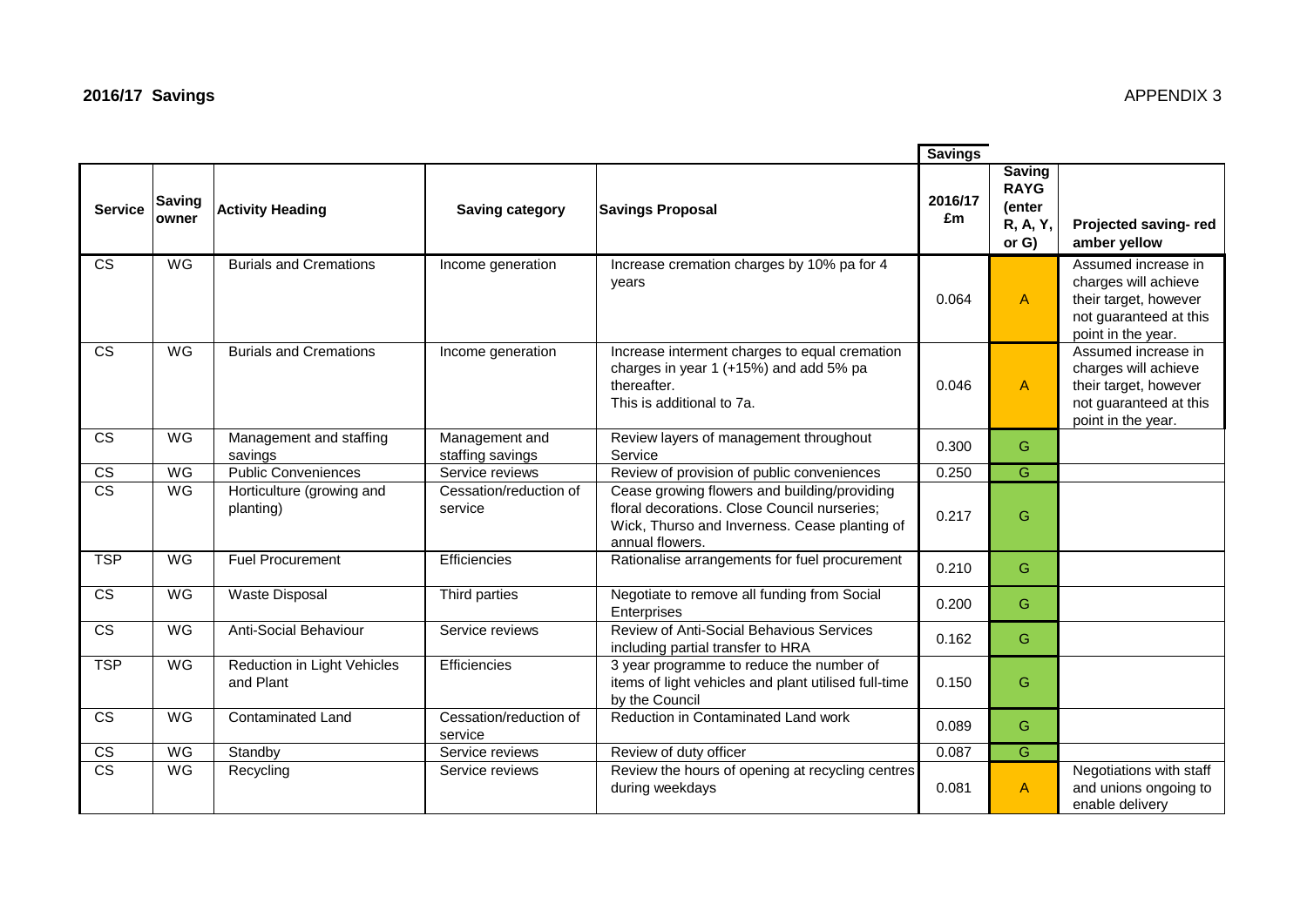|                        |                  |                            |                                   |                                                                                                                 | <b>Savings</b> |                                                                |                                      |
|------------------------|------------------|----------------------------|-----------------------------------|-----------------------------------------------------------------------------------------------------------------|----------------|----------------------------------------------------------------|--------------------------------------|
| <b>Service</b>         | Saving<br>lowner | <b>Activity Heading</b>    | <b>Saving category</b>            | <b>Savings Proposal</b>                                                                                         | 2016/17<br>£m  | <b>Saving</b><br><b>RAYG</b><br>(enter<br>R, A, Y,<br>or $G$ ) | Projected saving-red<br>amber yellow |
| <b>CS</b>              | WG               | <b>Grounds Maintenance</b> | Cessation/reduction of<br>service | Reduced contractor costs from a review of<br>maintained areas                                                   | 0.063          | G                                                              |                                      |
| <b>CS</b>              | WG               | <b>Coast Protection</b>    | Cessation/reduction of<br>service | Delete the coast protection budget                                                                              | 0.057          | G                                                              |                                      |
| <b>CS</b>              | WG               | Waste Disposal             | Third parties                     | Reduce payments to Social Enterprises                                                                           | 0.050          | G                                                              |                                      |
| $\overline{\text{cs}}$ | WG               | Interments                 | Cessation/reduction of<br>service | Interments to take place within 7 days unless<br>there are traditional or religious reasons for not<br>doing so | 0.044          | G                                                              |                                      |
| <b>CS</b>              | WG               | <b>Community Transport</b> | Third parties                     | Review funding to community groups                                                                              | 0.040          | G                                                              |                                      |
| <b>CS</b>              | <b>WG</b>        | Recycling                  | <b>Efficiencies</b>               | Cut in the waste awareness budget                                                                               | 0.040          | G                                                              |                                      |
| <b>TSP</b>             | WG               | <b>Centralise Stores</b>   | Service reviews                   | Centralise stores under one management<br>structure and use suppliers                                           | 0.030          | G                                                              |                                      |
| $\overline{\text{cs}}$ | WG               | Out of Hours               | <b>Efficiencies</b>               | Move service to Aberdeen City                                                                                   | 0.015          | G                                                              |                                      |
| <b>CS</b>              | <b>WG</b>        | Increase Income            | Income generation                 | Increase income from applications and<br>inspections - roads inspectors                                         | 0.010          | G                                                              |                                      |
| <b>CS</b>              | WG               | <b>Street Cleansing</b>    | Cessation/reduction of<br>service | Stop buying dog bags for public                                                                                 | 0.010          | G                                                              |                                      |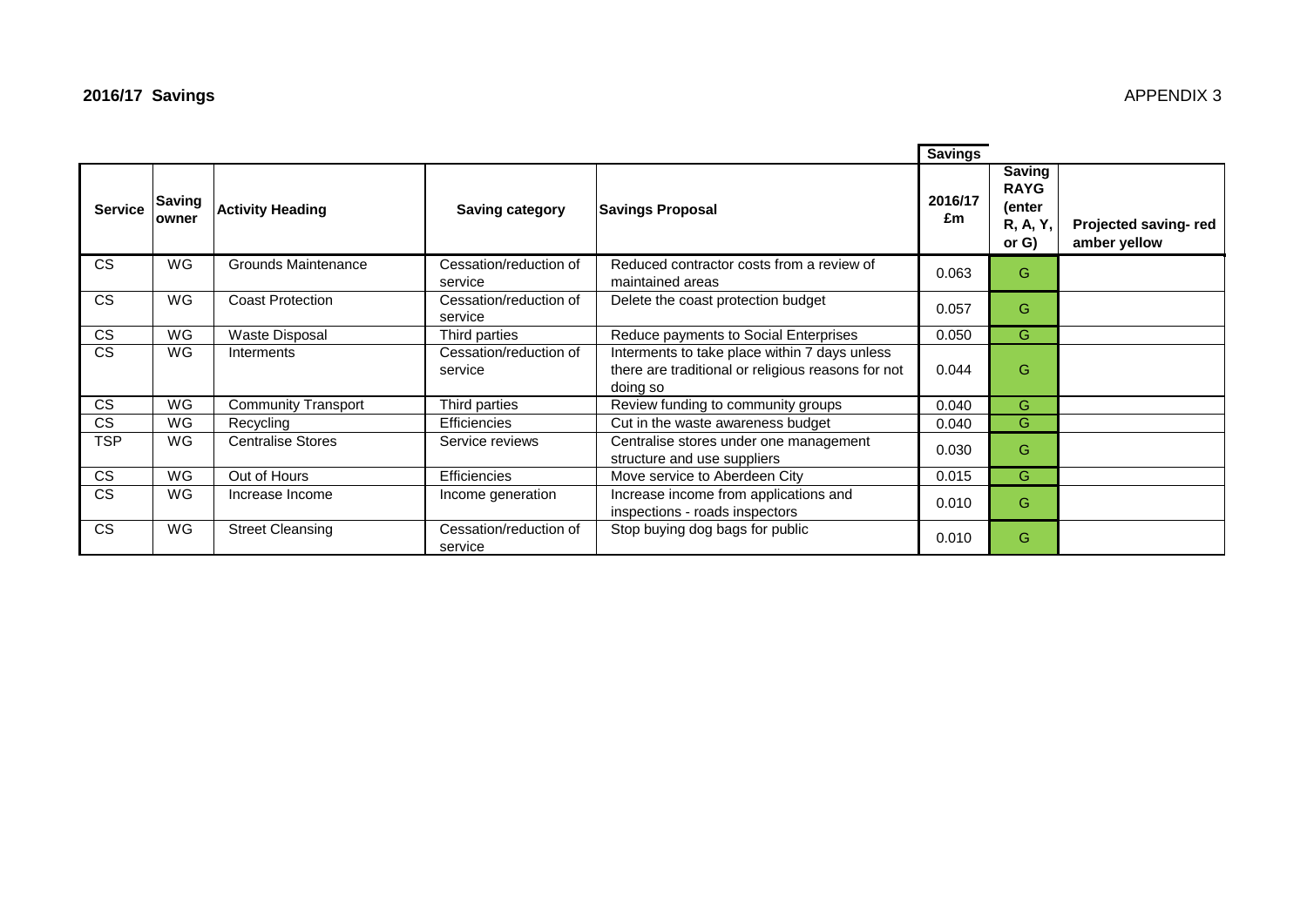PIM16 Transport Programme Seeking contract variation opportunities for school and

**Ref. Activity Heading Savings Proposal 16/17 Allocation Comments 2016/17 Service Allocations CS £m Saving RAYG (enter R, A, Y, or G)** Corp 5 | Voluntary Severance | Voluntary Severance | Xing The Voluntary Severance | Allocation agreed 30/05/16 Allocation agreed 30/03/10<br>
Allocation agreed 30/05/16 -1.290 G<br>
-0.120 G Corp 6 Recruitment Freeze Recruitment freeze for non-exempt posts Allocation agreed 30/05/16 -0.120 G<br>PIM8 Fuel Procurement Rationalise arrangements for fuel procurement Agreed to allocate 30/05/16 Puel Procurement Rationalise arrangements for fuel procurement Agreed to allocate 30/05/16; WG to confirm sums per service -0.192 G Corp 1 Salary Sacrifice Savings from salary sacrifice schemes Allocate proportionate to take up of schemes in year to date  $\begin{vmatrix} 1 & 0 & -0.021 \end{vmatrix}$  G Corp 7 Management and staffing savings Agency Staff Allocation agreed 30/05/16 -0.059 G PIM27 Reduction in Light Vehicles and Plant 3 year programme to reduce the number of items of light vehicles and plant utilised full-time by the Council Allocation agreed 30/05/16  $-0.094$  G PIM2 Attendance Management Reduction in sickness absence by continuing to adopt a robust and consistent approach to attendance management Allocation agreed 30/05/16 -0.017 G PIM2A Travel, Subsistence and Overtime Reduction in the costs of staff travel, subsistence and overtime through management action and greater use of technology Allocation agreed 30/05/16 -0.053 G PIM5 Centralise Stores Centralise Stores Centralise stores under one management structure and use suppliers Allocated in full to CS budget -0.030 <sup>G</sup>

Allocation agreed 30/05/16

public bus services provision; home-to-school transport efficiencies; future services provision re-tendering

#### **2016/17**

 $-0.119$  A